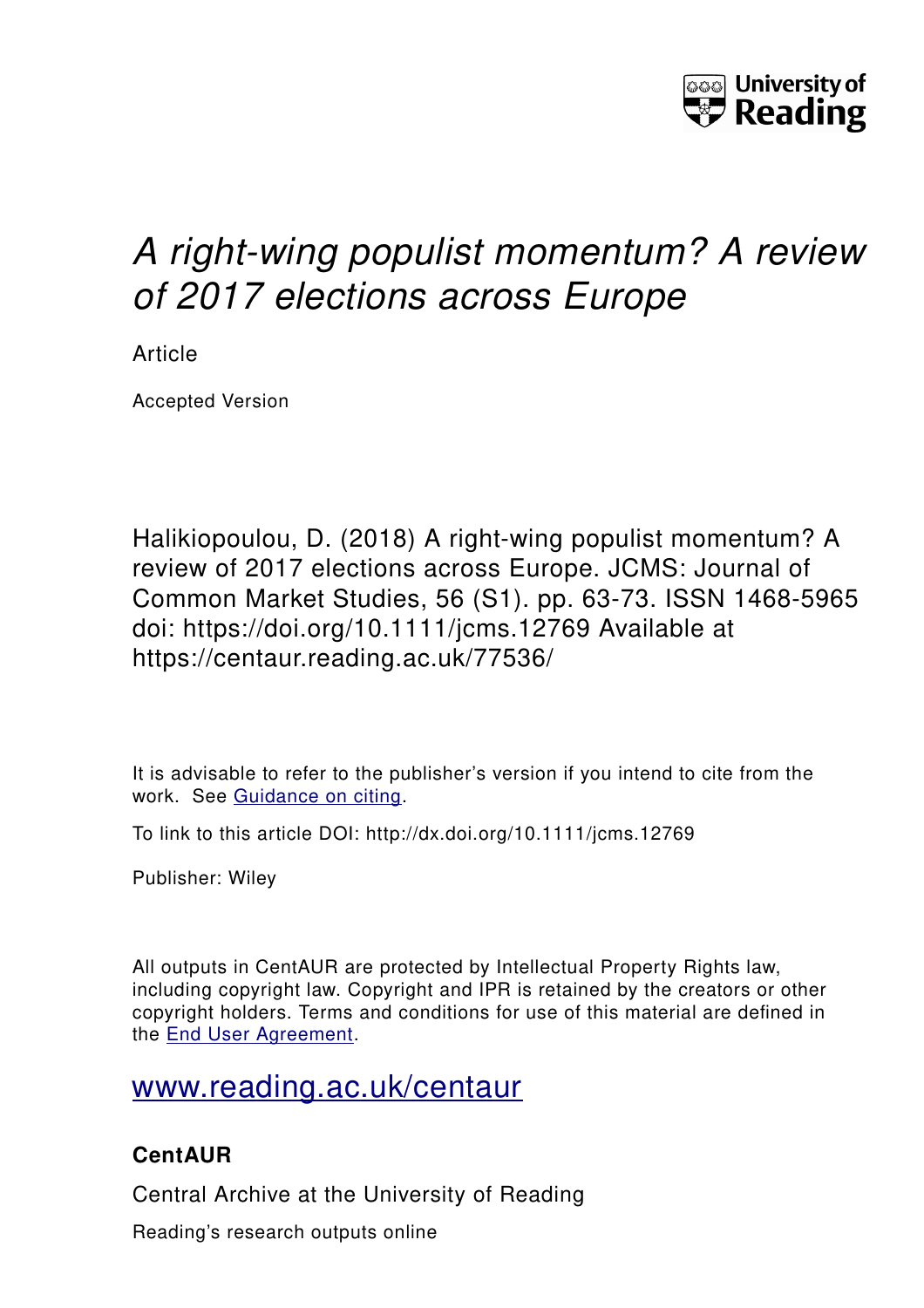#### **A right-wing populist momentum? A review of 2017 elections across Europe**

Daphne Halikiopoulou, University of Reading d.halikiopoulou@reading.ac.uk

#### Article published in the JCMS Annual review of the European Union, 2018 **S1.**

#### **Introduction**

Right-wing populist parties competed in most electoral contests that took place in Europe in 2017, often as main contenders for power. Elections in France, the Netherlands, Austria, Germany and the Czech Republic were all characterised by an increase in the support for such parties. The French Front National (FN) progressed to the second round of the French Presidential election for the first time since 2002; the Austrian Freedom Party (FPÖ) gained access to office after forming a governing coalition with the centre-right People's Party (OVP); and the Alternative for Germany (AfD) entered parliament for the first time after substantially increasing its vote share from the previous legislative election of 2013. These results attracted extensive media attention, generating talk of a 'populist revolution' which is seen as part of a continuing trend that follows the 2014 European Parliament (EP) elections, Brexit and the election of Donald Trump; and they have coincided with increasing scholarly attention on the rise of right-wing populism in Europe and the US, with numerous accounts on both demand and supply-side dynamics driving this phenomenon (e.g. Inglehart and Norris, 2016; Rooduijn, 2014; Bonikowski, 2017; Aslanidis, 2016; Gidron and Bonikowski, 2013). 

This article reviews the results of electoral contests that took place in 2017 in France, Norway, Bulgaria, the UK, the Netherlands, Austria, Germany and the Czech Republic, and examines them in comparative perspective. A detailed analysis, which takes into account important variations both across countries and across time, indicates that the results are not straightforward. Specifically, by focusing on these variations this article argues that:  $(1)$  Right-wing populism is not a uniform phenomenon. What we term 'right-wing populist' parties are in fact a range of parties that differ fundamentally in terms of their rhetoric and programmatic agendas;  $(2)$  the rise of parties that we now label 'right-wing populist' is not a new phenomenon. The 2017 election results can- and shouldbe interpreted as part of a broader trend that commenced in the mid 1980s with the rise of parties whose electoral fortunes have been fluctuating since. Indeed, niche parties which cut across traditional partisan alignments, such as those we term right-wing populist parties, have been contesting elections in Europe for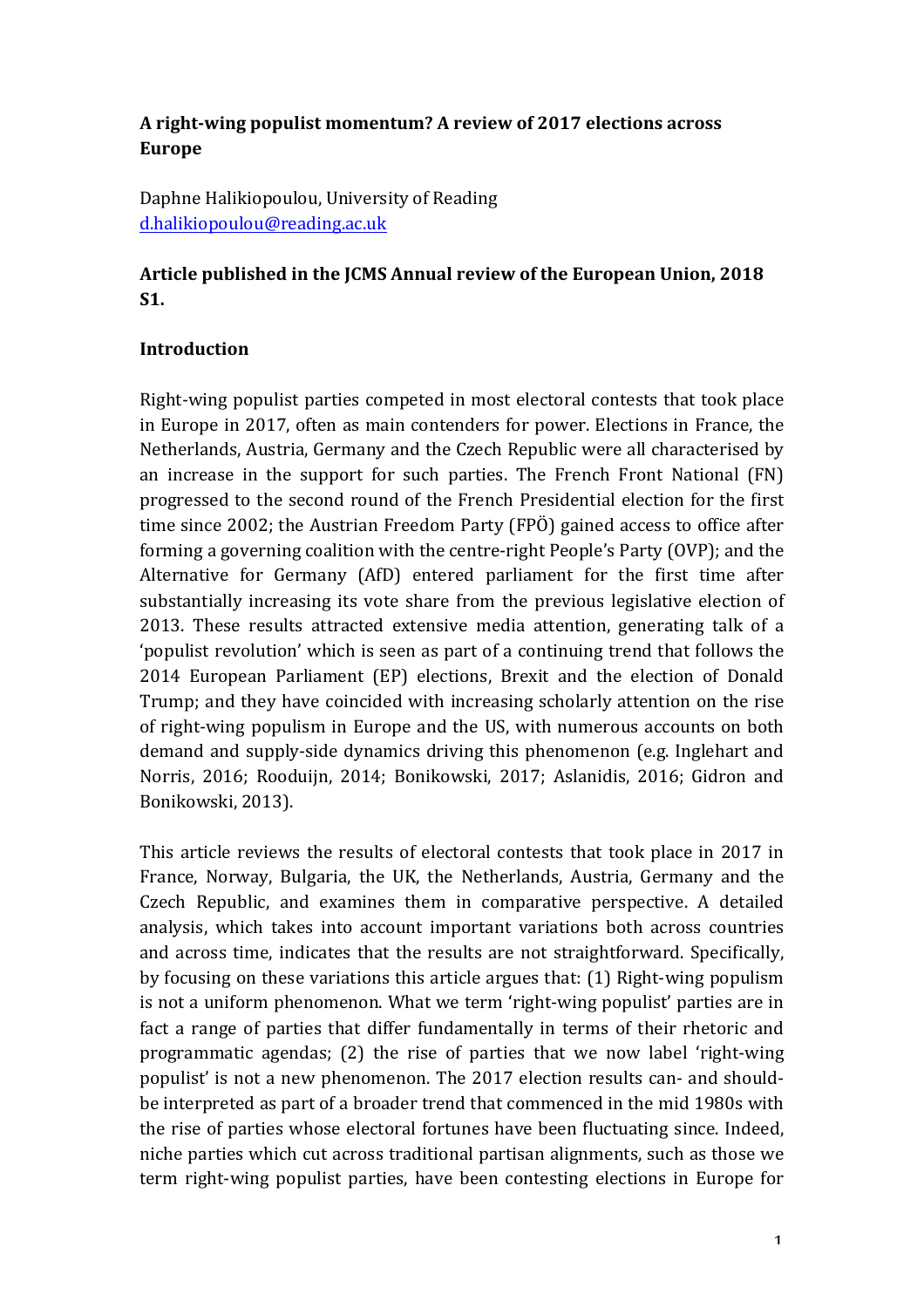the past  $30$  years, often successfully, including the FPÖ, List Pim Fortuyn (LPF) and the PVV, and the FN. Support has tended to vary across time, country and election type; (3) While not new, this phenomenon does pose new challenges. These are linked to supply-side, rather than demand-side, dynamics. In most Western European countries, the parties that are increasingly enjoying the most success are those that are attempting to distance themselves from fascism, 'speak' the language of democracy, and stress 'liberal values' to justify their exclusionary agendas (Halikiopoulou et al., 2013). This makes them more able to permeate mainstream ground and influence the policy agenda; and (4) the results from Eastern Europe are more mixed. On the one hand the overall pattern there is one of 'authoritarianism, territorial revisionism and the threat from territorial minorities' (Muis and Immerzeel, 2017). However, the 2017 elections in Bulgaria and the Czech Republic again show interesting variations with steady decline in support for ATAKA in the former and the rise of the civic Freedom and Direct Democracy (SPD) in the latter.

#### 1. **Right-wing populism:** A uniform phenomenon?

First, it is important to place the results of 2017 within a broader theoretical framework. Since the 2014 'earthquake' EP elections (Halikiopoulou and Vasilopoulou, 2014), the electoral fortunes of parties that advocate immigration restrictions on the basis of a narrative that stresses popular sovereignty and anti-elitism have increasingly attracted academic interest. Such parties include a number of those that competed in the various 2017 elections such as the FN, the PVV, UKIP and the AfD; and others such as the Greek Golden Dawn (GD), the Danish People's Party (DF), the Swedish Democrats (SD) and the True Finns. While terminology varies, ranging from 'radical right' (Immerzeel et al., 2015), 'far right' (Halikiopoulou and Vlandas, 2016) and 'extreme right' (Arzheimer, 2009), the term 'right-wing populism' or 'populist radical right' is increasingly employed to describe these parties (e.g. Muis and Immerzeel, 2017; Rooduijn, 2017). The focus is on two central features that the parties share: an emphasis on popular sovereignty and an emphasis on national sovereignty; or in other words, populism and nationalism. First, populism is a form of 'democratic illiberalism' (Pappas, 2016), which posits that politics should always reflect the general will of the people (Mudde, 2004). What makes these parties populist is their shared emphasis on the 'people', and more specifically their description of society as shaped by the antagonistic relationship between 'us' the pure people and 'them' the corrupt elites (Mudde, 2004). Second, nationalism is a vision of society that prioritises the unity, autonomy and identity of the nation (Breuilly, 2005), focusing on a sharp division between in- groups and out-groups. What makes these parties nationalist is their shared focus on national homogeneity, sovereignty, and the espousal of anti-immigration policies resting on the principle of the national preference  $-$  or in other words, that access to the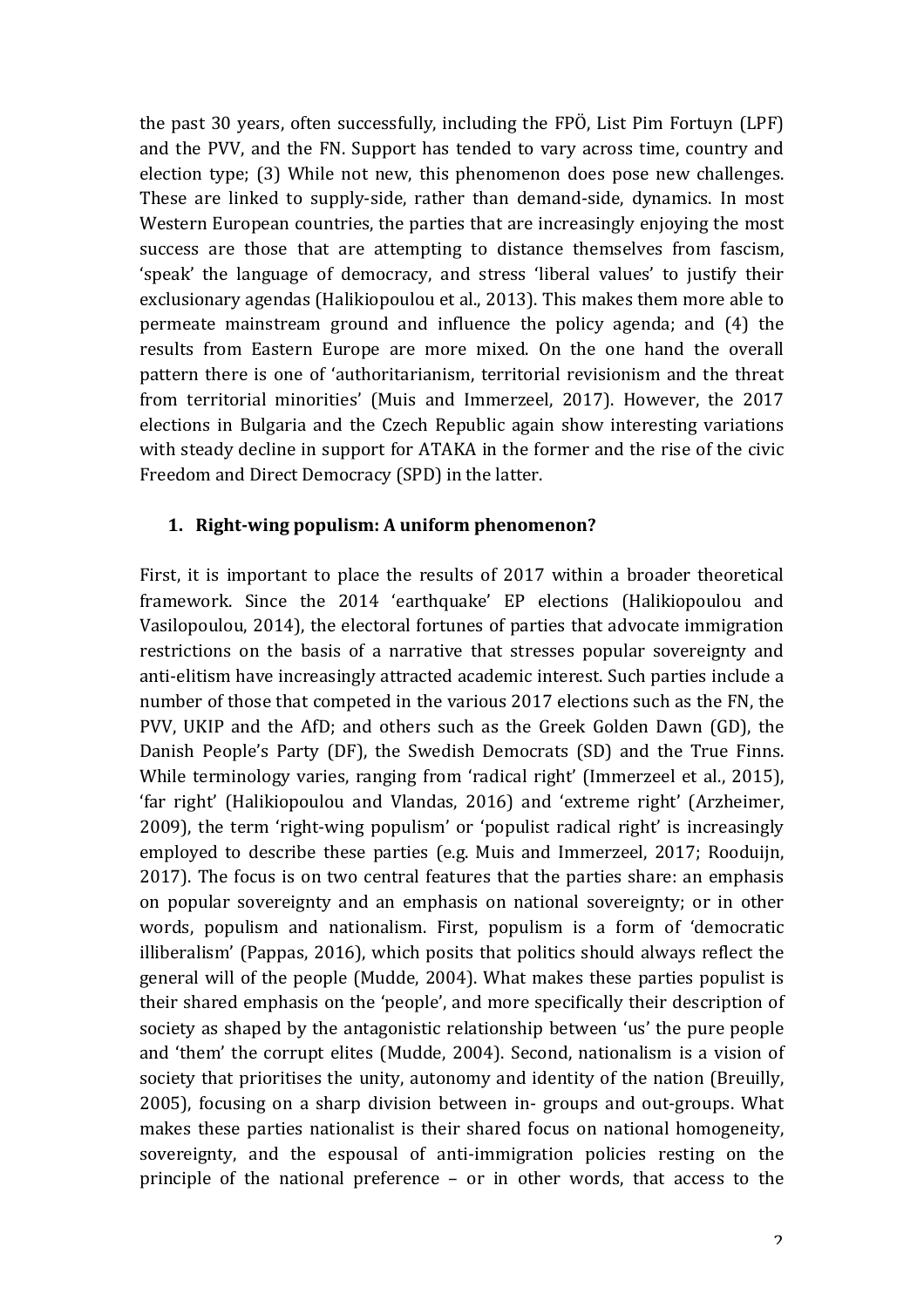collective goods of the state should be confined to native groups (Halikiopoulou and Vlandas, 2016).

However, the categorisation of these parties as right-wing populist is to a degree problematic. The danger is that we may be lumping very different phenomena within the same category. While an anti-elite rhetoric and immigration scepticism are common among many of these parties, much more divides them, including their degree of extremism, the extent to which they adopt violence, their relationship with fascism, their position on social issues and state intervention of the economy as well as their voting base (Halikiopoulou and Vlandas, 2016). In other words, parties that we categorise as belonging to the broad umbrella of 'right-wing populism' might actually differ in kind rather than just degree. They have different ideological backgrounds, a different voting base and are often elected on very different platforms.

This is not simply a theoretical problem, but rather it affects the validity of our assessments of why these parties are increasing their electoral support. If they indeed differ in kind, then their rise cannot be traceable to a single cause (Pappas, 2016). For example, parties such as the Dutch PVV, the Bulgarian ATAKA and the Greek Golden Dawn differ fundamentally from each other and are elected on different platforms. While, therefore, it is important to identify trends and patterns, we can only do so if we can first ensure comparability. It is also important to disaggregate between the populist and nationalist attributes of these parties: i.e. to identify whether they are appealing because of their populism or because of their nationalism.

#### 2. A right-wing populist momentum? Variations in electoral support **across country, time and election type**

Having identified potential theoretical and conceptual problems facing analyses on right-wing populism, this article proceeds to examine the 2017 election results in comparative perspective. Most right-wing populist parties that competed in the various electoral contests that took place across Europe in 2017 increased their support. These include the FN, the PVV, the AfD, and the FPÖ. The Czech SPD, which ran for the first time, also achieved a good result. The FN competed in the second round of the Presidential election for the first time since 2002, receiving its highest ever percentage of 33.9% in that round. The PVV received 13.1% of the votes cast, increasing its representation by 5 seats. The FPÖ received  $26\%$  of the votes cast and formed a coalition government with the centre-right OVP. In Germany the AfD entered parliament with 12.6% of the votes cast and 94 seats. The party came third, managing to draw voters from all major parties. Finally, in the Czech Republic the newly formed SPD received 10.64% of the votes cast occupying 22 seats in the Czech parliament.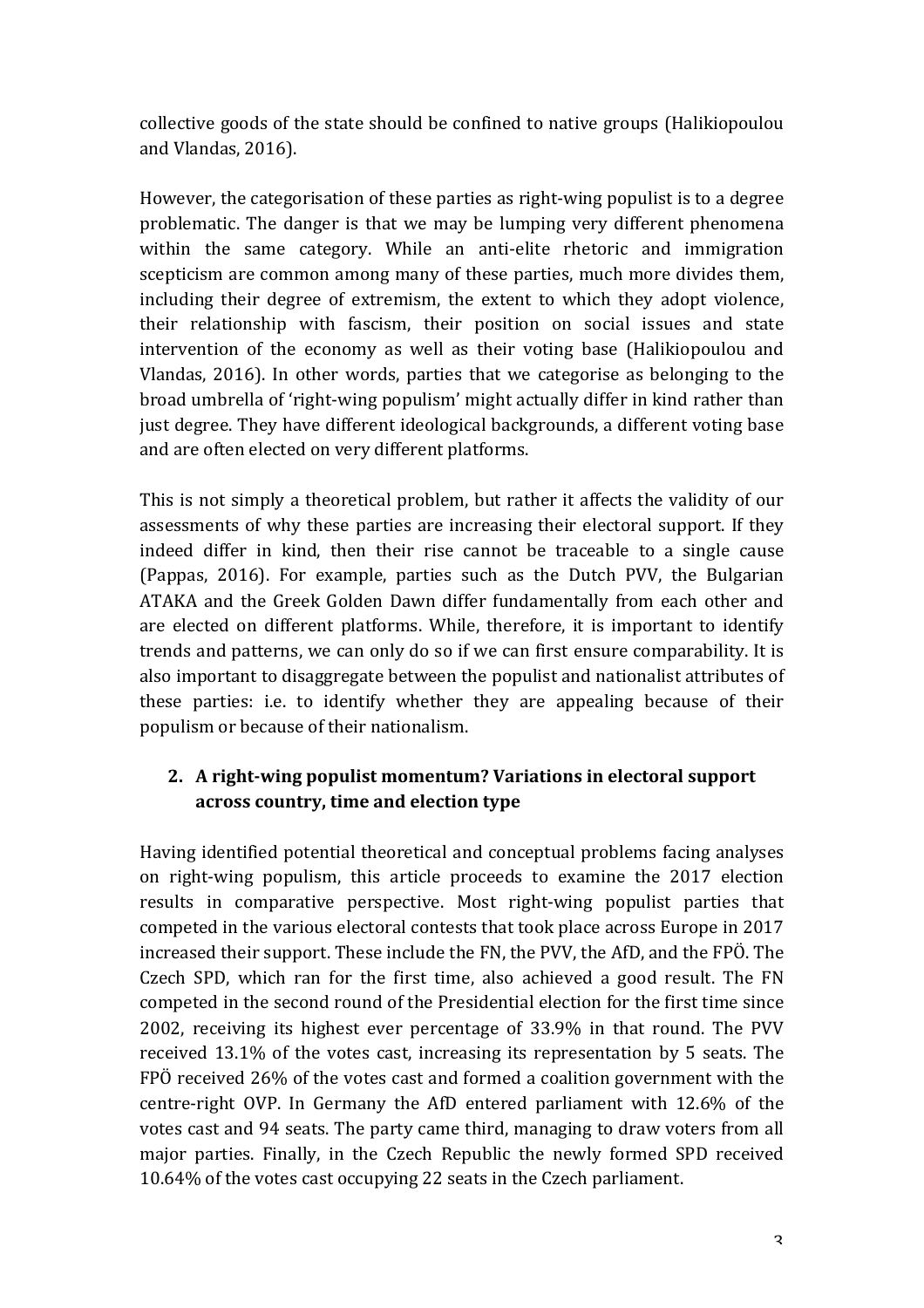On the other hand, in the UK, Bulgaria and Norway right-wing populist parties declined. In the UK, UKIP decreased its electoral support from 12.6% in 2015 to 1.8% in 2017. In Bulgaria, the Bulgarian Patriotic Front - a nationalist alliance between the National Front for the Salvation for Bulgaria, ATAKA and the National Movement (IMRO-BNM) – received  $9.07\%$  of the votes cast in 2017. This percentage is smaller compared to the 11.83-combined percentage that three parties received in  $2014<sup>1</sup>$ . In Norway, the Norwegian Progress Party also declined, but just marginally from  $16.3\%$  in  $2013$  to  $15.2\%$  in 2017 losing two seats. However, the loss was smaller than expected as Progress Party leaders feared that they would lose support from anti-establishment voters having entered government in 2013 (Aardal and Bergh 2018). The results are summarised in Table 1.

---Table 1 about here---

The snapshot of the 2017 results offered above indeed illustrates that the majority of right-wing populist parties that competed across Europe performed well. An examination of the performance of the same parties across time, however, indicates that this phenomenon is neither linear nor new. First, a look at the wider picture illustrates that indeed the events of 2017 can be interpreted as part of a broader trend that commenced in the mid 1980s. As Figure 1 illustrates, since then the electoral performance of such parties has fluctuated: there was a sharp increase from 1985 onwards, a peak in the late 1990s, a decline in the 2000s and an increase again after 2009.

---Figure 1 about here---

A turn to specific parties reveals a similar picture. With regards to the cases where there was an increase in electoral support during 2017 elections, the longer-term analysis shows that these increases are not unprecedented. In France, for example, FN performance has fluctuated significantly since the 1980s and has varied across election type. With regards to parliamentary elections since  $1993$ : the highest percentage the party has received in the first round is 15.25% in 1997; the lowest is  $4.9\%$  in 2007. In the second round, percentages are slightly lower in all years, the highest being  $8.75\%$  the party received in 2017. 

---Figure 2 about here---

 

<sup>&</sup>lt;sup>1</sup> This result includes ATAKA, which ran separately during the 2014 election and obtained 4.53% of the votes cast and 11 seats; and the Patriotic Front consisting of the remaining two parties, which obtained 7.3% of the votes cast and 19 seats.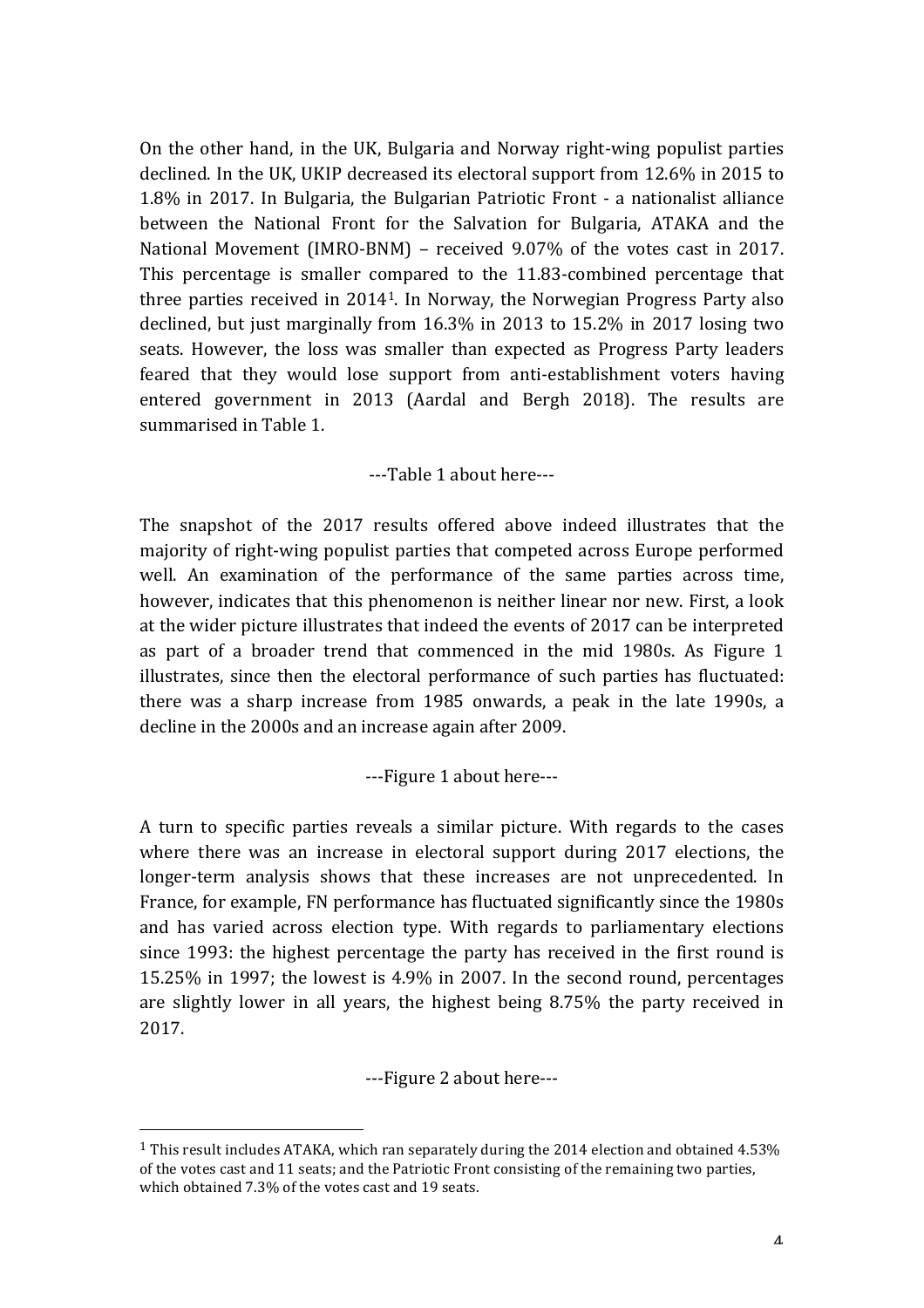With regards to Presidential elections, since 1995 the party has progressed to the second round twice: in 2002 and in 2017. In round 1 the lowest percentage the party has received was  $10.44\%$  in 2007; and the highest was  $21.3\%$  in 2017. In the second round, the party received  $17.79\%$  of the votes cast in 2002 and  $33.9\%$  in 2017. This is the highest percentage the party has received and it is notable that it was able to retain a fairly high percentage in the second round. However, this could be explained as a protest vote, as given the winner-takes-all nature of the election, supporters did not expect the FN to win.

---Figure 3 about here---

An examination of List Pim Fortuyn (LPF) and PVV performance in the Netherlands reveals similar fluctuations. The highest vote share of a right-wing populist party in the Netherlands since the early 2000s is 17%, received in 2002 by the LPF. The lowest is the same party's 5.7%, received in elections held during the following year. The PVV's highest percentage is  $15.45\%$ , received in 2010. The party subsequently decreased its support in 2012 with 10.08%, which it increased to  $13.1\%$  in 2017. While an increase from the previous election, this figure is lower than the 2002 LPF vote and its own 2010 vote.

---Figure 4 about here---

The FPÖ follows a similar pattern. Figure 5 traces the party's performance in legislative elections from 1990 to 2017. The party's electoral fortunes have fluctuated significantly across time. Its best performance was in 1999 when the party received 26.91% of the votes cast. It also fared well in 2017 with 26%, in 1995 with 21.89%, and in 2013 with 21.51%. Its worst performance was in 2002 with  $10.01\%$  and in 2006 with  $11.04\%$ . The party also entered a coalition government in 1999.

---Figure 5 about here---

The German AfD and the Czech SPD are relatively new parties, not allowing for cross-time comparisons similar to those carried out above. It is important to note, however, that the AfD increased its support significantly since the previous election held in 2013.

#### **3.** Supply-side patterns: the 'new winning formula'?

While this phenomenon is not necessarily new, the electoral fortunes of these parties do represent a new challenge with regards to their progressive entrenchment in their respective political systems. Parties are in many ways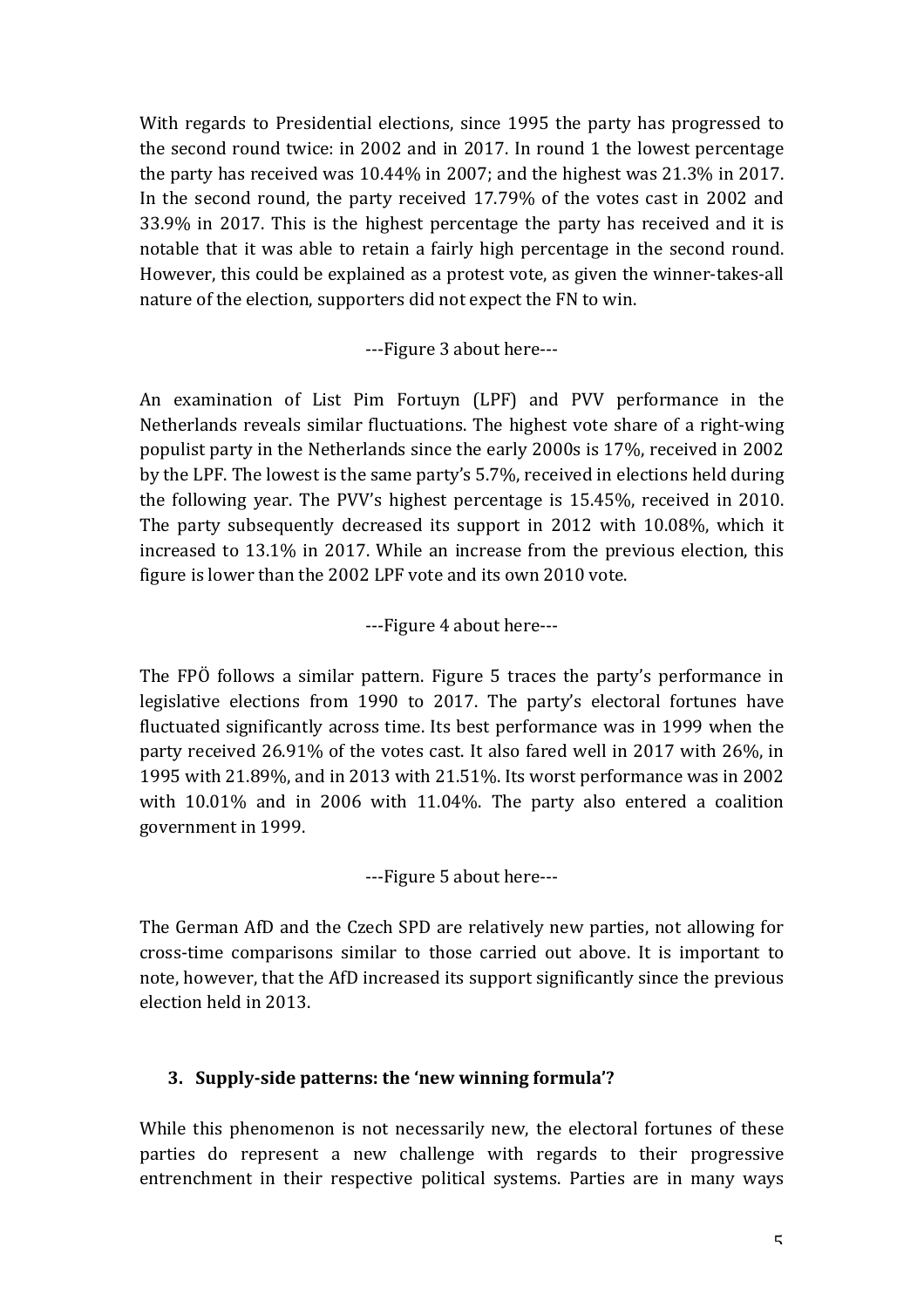themselves independent variables, determining their own electoral fortunes (Mudde, 2010). A closer look at the parties themselves, their narratives and their programmatic agendas, points to interesting supply-side patterns. Both withincountry variations and variations across time reveal a similar trend: in their majority, the parties most likely to fare well electorally in Western Europe are those that have (at least seemingly) distanced themselves from fascism and racism in their programmatic agendas in favour of a narrative that stresses ideological rather than biological rationalisations of national belonging. While they are still nationalist, and offer 'nationalist solutions' to all socio-economic problems (Vasilopoulou and Halikiopoulou, 2015), they identify the out-group not on the basis of ascriptive and immutable criteria of national membership such as race and common descent, but rather on the basis of toleration, excluding those who do not share 'our' liberal values such as democracy, multiculturalism and the rule of law (Halikiopoulou et al., 2013).

I will briefly focus on two examples: the AfD and the FN. First, the German case is interesting as it allows us to make this observation by looking at within country variations. Two parties located on the far right of the political spectrum, which competed both in the 2013 and the 2017 elections include the AfD and the National Democratic Party of Germany (NDP). In both elections it was the AfD rather than the extreme right National Democratic Party of Germany (NDP) that appealed to voters. Indeed, the NDP has remained marginalised in the past decades never receiving more than 1.6 per cent (in the 2005 elections). The key difference is that while the NDP is nativist – or ethnic nationalist – the AfD draws on civic nationalism excluding on the basis of ideology rather than race.

---Figure 6 about here---

While there is a debate among scholars as to whether the AfD can be classified as a populist radical right party, it is 'indeed located at the far-right end of Germany's political spectrum because of its nationalism, its stance against state support for sexual diversity and gender mainstreaming, and its market liberalism' (Arzheimer, 2015, p.551). In its 2013 manifesto, the AfD put forward a 'soft' Euroscepticism opposing the currency union and all bailouts, but showing a commitment to the European project itself. In terms of immigration, the party 'appeared to subscribe to the principles of free movement and free choice of residence for all EU citizens, although it wants to limit benefits (of which the party is critical in general) to long-term residents and their offspring' (Arzheimer, 2015, p. 546). The AfD, therefore, is not a straightforward case of 'nativism' (Arzheimer, 2015). The party is however, nationalist as discussed above. Its 2017 electoral campaign makes this point clear indicating that the party adopts a civic form of nationalism: an opposition to Islam and Muslims, which the party portrays as a threat to democracy, tolerance and liberalism.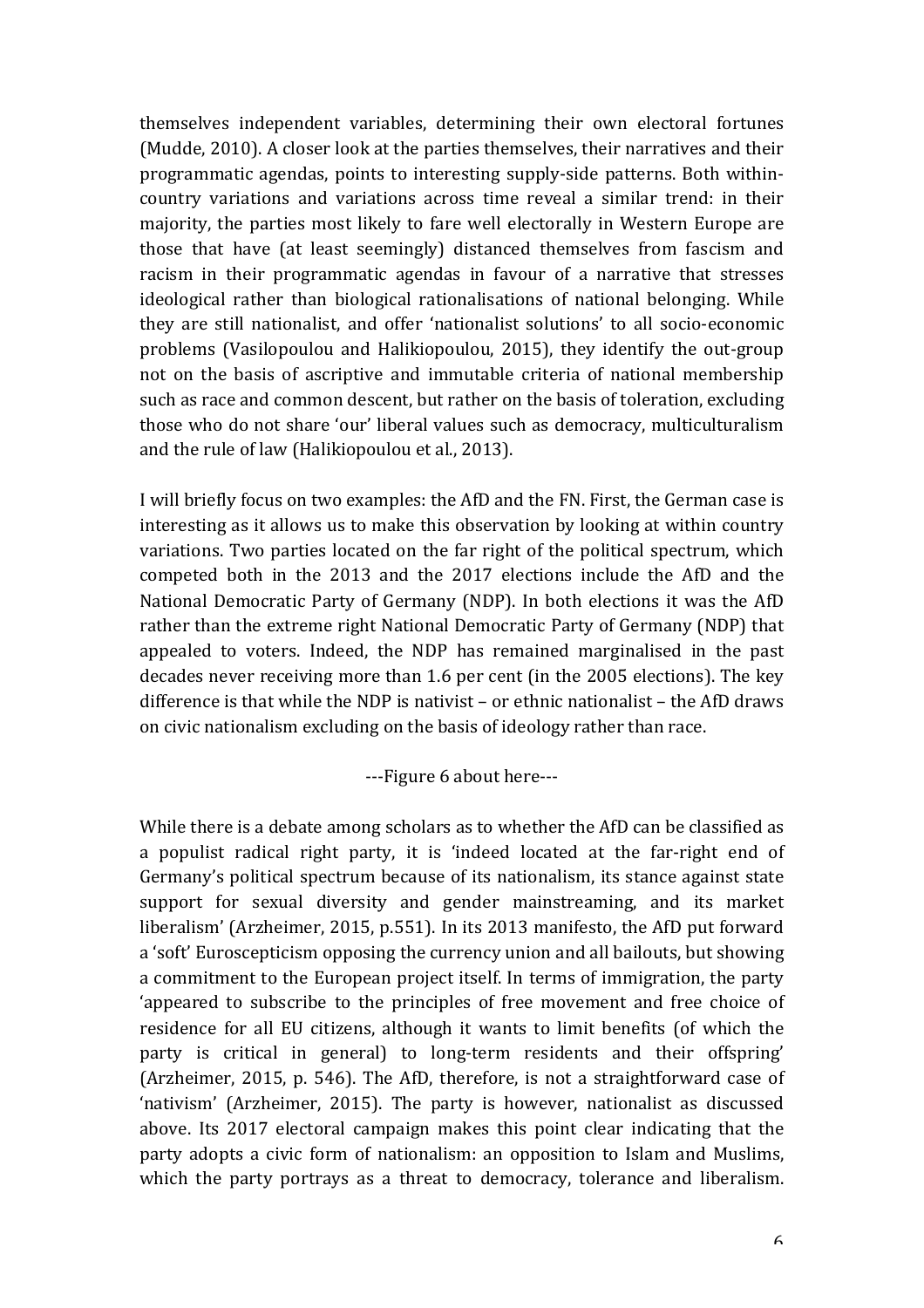While the AfD is not nativist because it doesn't exclude on the basis of ascriptive criteria, it is nationalist because it defines the out-group and justifies its exclusion on the basis of ideology.

Second, the French case is interesting because it allows us to make this observation across time. The FN has increased its electoral support substantially after Marine Le Pen took over the party's leadership from her father. Marine Le Pen has reached a broader electoral base that captures 'younger' votes (e.g. Stockemer and Amengay, 2015) and achieves a closing of the far-right gender gap in France (Mayer, 2015). What is distinctive about Marine Le Pen's leadership is her strategy of 'de-demonization' of the party and a 'softening of its rhetoric' (Mayer, 2015; Ivaldi, 2015). This process has included a shift of emphasis from *préférence* to *priorité nationale* in order to disassociate the party from the negative connotations of Jean-Marie Le Pen's rhetoric and create distance from the party's reputation for exclusionist discrimination (Alduy and Wahnich, 2015). There are similarities here with the AfD: an attempt to exclude the out-group on the basis of toleration: i.e. to exclude those who are 'intolerant of us' and don't like our way of life. This has resulted in a heavily anti-Muslim rhetoric also coinciding with the series of terrorist attacks in France in the past years. 

We may place these two case studies within a broader European trend. Across Western Europe, right-wing populist parties are more likely to compete successfully with other actors in the system when they are better able to tailor their discourse so as to present themselves and their ideologies as the true authentic defenders of the nation's unique reputation for democracy, diversity and tolerance (Halikiopoulou et al., 2013). This new 'winning formula' utilizes a form of civic nationalism that mobilizes around ideology rather than race (Halikiopoulou et al., 2013). This also explains why these parties focus heavily on Muslims – regardless of their citizenship – by presenting them as a threat to democratic values and a terrorist risk. It is an important observation, which suggests that it is nationalism, rather than populism, that offers a successful strategy for attracting voters and justifying policies.

#### **4. Eastern Europe**

The Eastern European pattern is somewhat different to that of Western Europe as 'the historical legacies and idiosyncrasies of the post-communist context have played a prominent role in shaping these parties' ideology' (Pirro, 2014, p. 600). Lower levels of immigration, a particular type of political culture related to the communist experience and absence of civil society have entailed the success of mostly extreme right variants, for example Jobbik in Hungary and Kotleba-People's Party Our Slovakia. Specifically, such parties in Eastern Europe endorse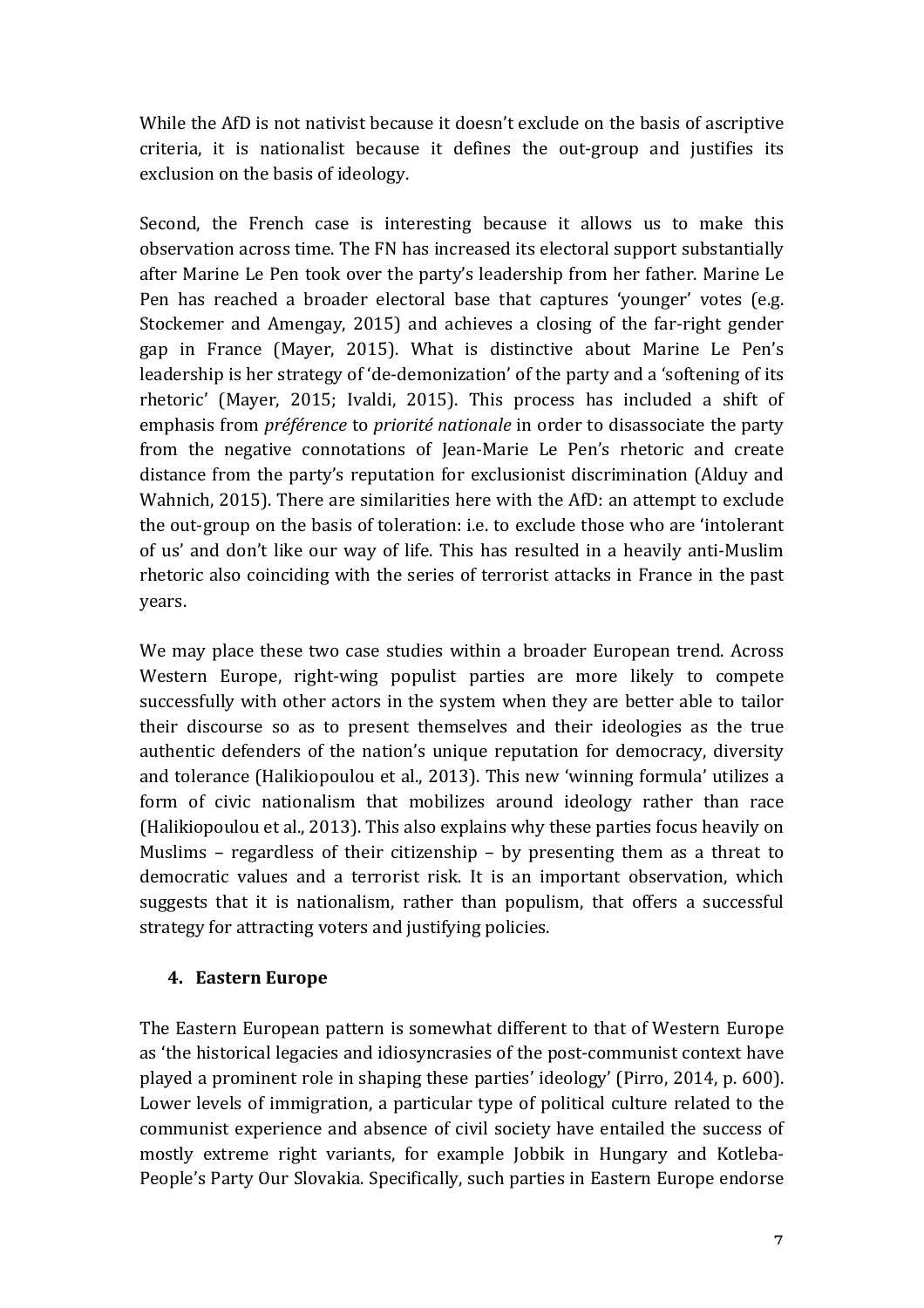'clericalism and irredentism, adopt 'social national' economics, and focus specifically on ethnic minorities, corruption and the EU (Pirro, 2014, p. 604).

The electoral contests that took place in Bulgaria and the Czech Republic in 2017 should be examined within this broader context. In Bulgaria, ATAKA fits the Eastern European trajectory discussed above. The party portrays itself as a Bulgarian patriotic party. It aspires to unite the nation under the common creed of Christianity, adopts an irredentist rhetoric, appeals to economic nationalism calling for a stronger role of the state in the economy, and places extensive emphasis on the salient issue of ethnic minorities. The party also places extensive focus on corruption (Pirro, 2014). ATAKA has experienced steady decline, decreasing its support despite running as a part of a nationalist alliance with the National Front for the Salvation for Bulgaria and the National Movement (IMRO-BNM). The picture in the Czech Republic is different: the newly formed SPD mostly resembles the Western European anti-immigrant parties, focusing heavily on the anti-EU and 'Islamization' narrative.

#### **Conclusion**

The brief comparative analysis offered above has illustrated that what we term 'right-wing populism' is neither a uniform, new nor linear phenomenon. This does not mean that the electoral fortunes of parties that competed in the series of elections that took place in 2017, such as the FN, the PVV, the FPÖ and the AfD are unimportant. On the contrary: the FN's 33.9% in the second round of the French presidential election is the highest percentage the party has ever received. The PVV and the FPÖ increased their support. The biggest winner of 2017 was perhaps the AfD which entered Parliament for the first time, defying theories suggesting that parties on the far-right end of the political spectrum have limited opportunities in countries such as Germany. These results do suggest that in many ways right-wing populist parties pose challenges both to their domestic political systems and Europe more broadly. However, in order to understand these challenges, it is important to focus on variations in right-wing populist support within countries, across countries and across time.

These variations point to the importance of supply-side dynamics: while social discontent is present in all societies, support for right-wing populism varies. In other words, while the multiple insecurities – including economic, cultural and personal – that drive voters open up opportunities for parties that operate in the fringes of the political system, these opportunities are not always utilised- or they are utilised by different types of parties. It is supply-side factors that determine which parties will seize them and when.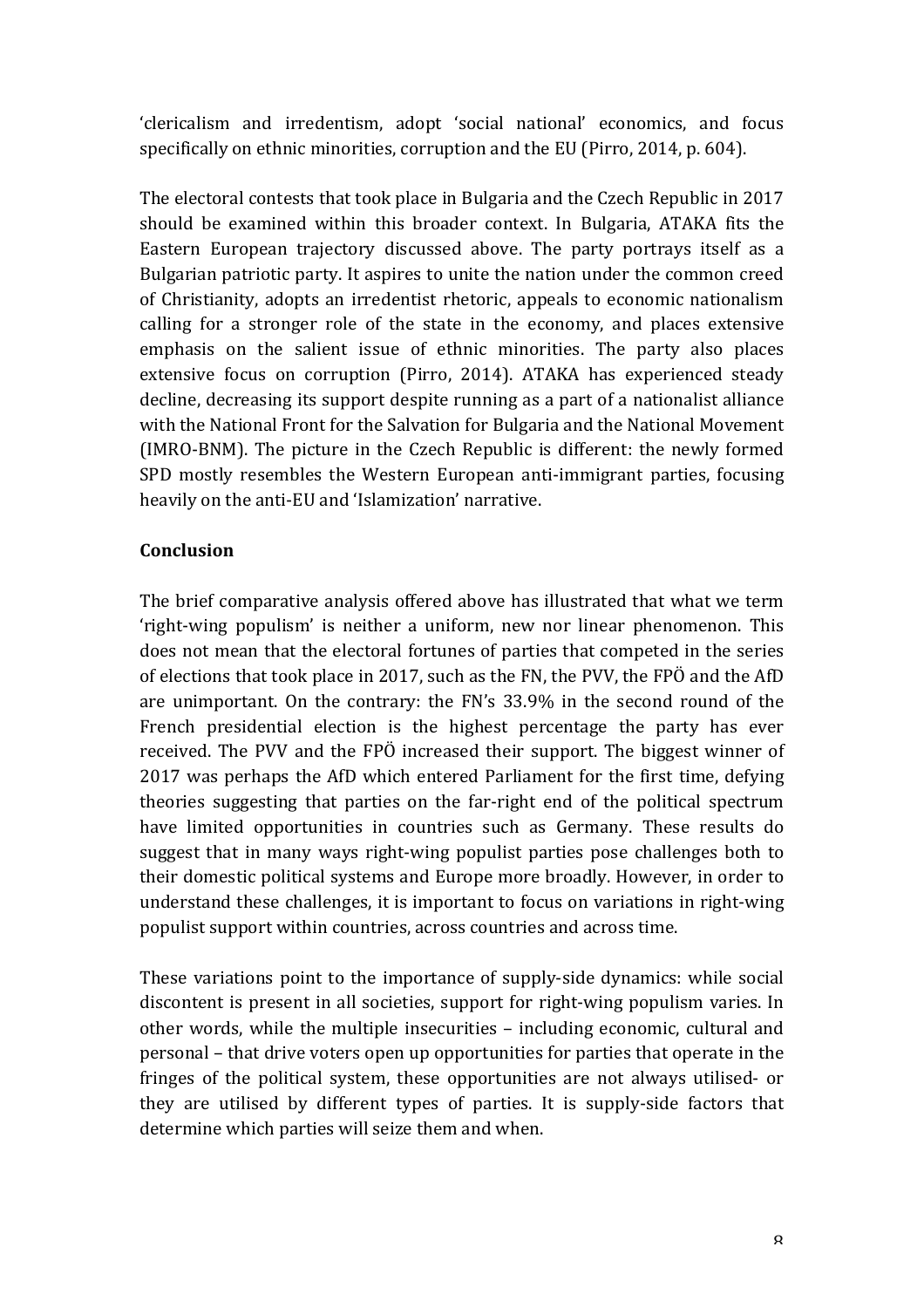Specifically, the persistence of this phenomenon, and the new challenges it poses are linked both to how these parties compete with other actors in the system and how they frame their programmatic agendas to become appealing to voters. The former is about party competition with both the centre-right and the centre-left and is addressed elsewhere in this annual review issue; the latter is the 'new winning formula' described above: i.e. the ability of these parties to justify their exclusionary policies on the basis of ideological rather than biological rationalisations of national belonging.

In other words, these parties – especially in Western Europe – have 'learned' and are better equipped to compete with other actors in the system by presenting themselves as legitimate to the electorate. The greatest challenge is these parties' ability to permeate mainstream ground. Accommodating such parties' antiimmigrant positions is not new. Anti-immigrant parties have indeed had a contagion effect on other parties' immigration policy positions since 1990 (Van Spagne, 2010). What is new- and became more apparent during the various electoral contests that took place in 2017 across Europe- is the extent to which this has intensified: the legitimation of accommodative strategies is making right-wing populist parties more effective in driving the policy agenda and setting the terms on which mainstream actors compete.

#### **References**

Aardal, B. and Bergh, J. (2018). 'The 2017 Norwegian election', West European *Politics*, DOI: 10.1080/01402382.2017.1415778

Alduy, C. and Wahnich, S. (2015). *Marine Le Pen prise aux mots: Décrytpage du nouveau discours frontiste*. (Paris: Seuil)

Armingeon, K, V. Wenger, F. Wiedemeier, C. Isler, L. Knöpfel, D. Weisstanner and S. Engler. (2017). Comparative Political Data Set 1960-2015. (Bern: Institute of Political Science, University of Berne.)

Arzheimer, K. (2009). 'Contextual Factors and the Extreme Right Vote in Western Europe, 1980–2002'. *American Journal of Political Science*, Vol. 53, No 2, pp. 259– 275. doi: 10.1111/j.1540-5907.2009.00369.x

Arzheimer, K. (2015). 'The AfD: Finally a Successful Right-Wing Populist Eurosceptic Party for Germany?', *West European Politics*, Vol 38, No 3, pp. 535-556.

Aslanidis, P. (2016). 'Is Populism an Ideology? A Refutation and a New Perspective', *Political Studies*, Vol. 64, No 1, pp. 88-104.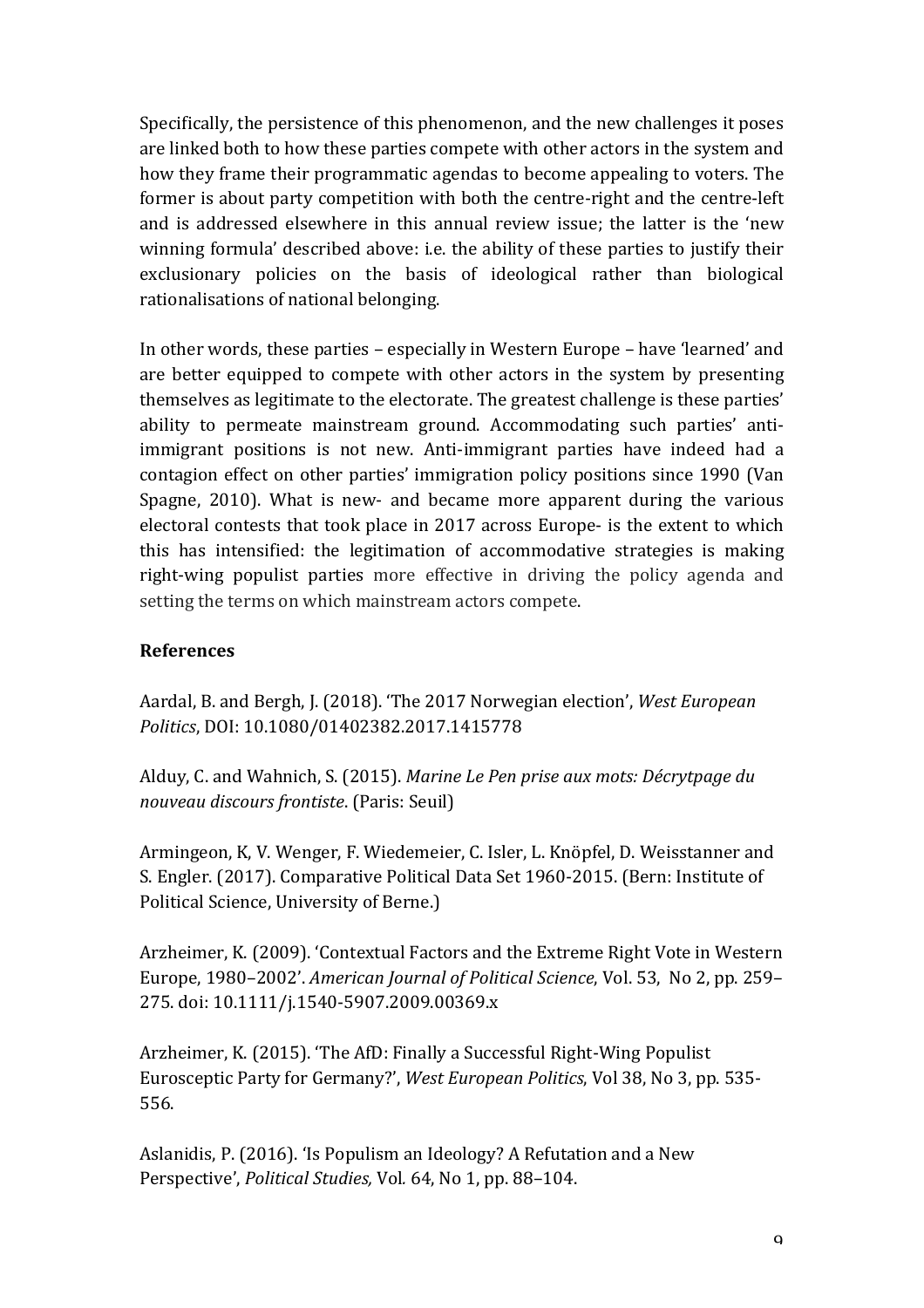Bonikowski, B. (2017). 'Ethno-Nationalist Populism and the Mobilization of Collective Resentment'. *The British Journal of Sociology*, Vol. 68, No. 1, pp. 181-213.

Breuilly, J. (2005). 'Dating the nation: How old is an old nation?' In A. Ichijo & G. Uzelac (eds), When is the nation? Towards an understanding of theories of nationalism. (London: Routledge), pp.15-39.

Federal Returning officer. (2017) Bundestag election 2017. Available at «https://www.bundeswahlleiter.de/en/bundestagswahlen/2017.html» Accessed May 29 2018.

Gidron, N. and Bonikowski, B. (2013). 'Varieties of Populism: Literature Review and Research Agenda', Weatherhead Working Paper Series, No. 13-0004

Halikiopoulou D, Mock, S. and Vasilopoulou, S. (2013). 'The civic zeitgeist: nationalism and liberal values in the European radical right'. *Nations and Nationalism, Vol. 19, No 1, pp. 107-127.* 

Halikiopoulou, D. and Vasilopoulou, S. (2014). 'Support for the Far Right in the 2014 European Parliament Elections: A Comparative Perspective'. The Political *Quarterly*, *Vol.* 85, *No.* 3, pp. 285-288.

Halikiopoulou, D. and Vlandas, T. (2016). 'Risks, costs and labour markets: explaining cross-national patterns of far-right party success in European Parliament elections'. *Journal of Common Market Studies*, Vol. 54, No. 3, pp.636-655.

Immerzeel, T., Lubbers, M. and Coffé, H. (2015). 'Competing with the radical right: Distances between the European radical right and other parties on typical radical right issues'. *Party Politics*, Vol. 22, No 6, pp.823-834.

Inglehart, R. and Norris, P. (2016). 'Trump, Brexit, and the Rise of Populism: Economic Have-Nots and Cultural Backlash', Harvard Kennedy School Faculty Research Working Paper Series [accessed on 26/01/17]

Ivaldi, G. (2015). 'Towards the median economic crisis voter? The new leftist economic agenda of the Front National in France'. *French Politics*, Vol. 13, No 4, pp. 346-369.

Mayer, N. (2015). 'The closing of the radical right gender gap in France?' *French Politics*, *Vol.* 13, *No.* 4, pp. 391-414.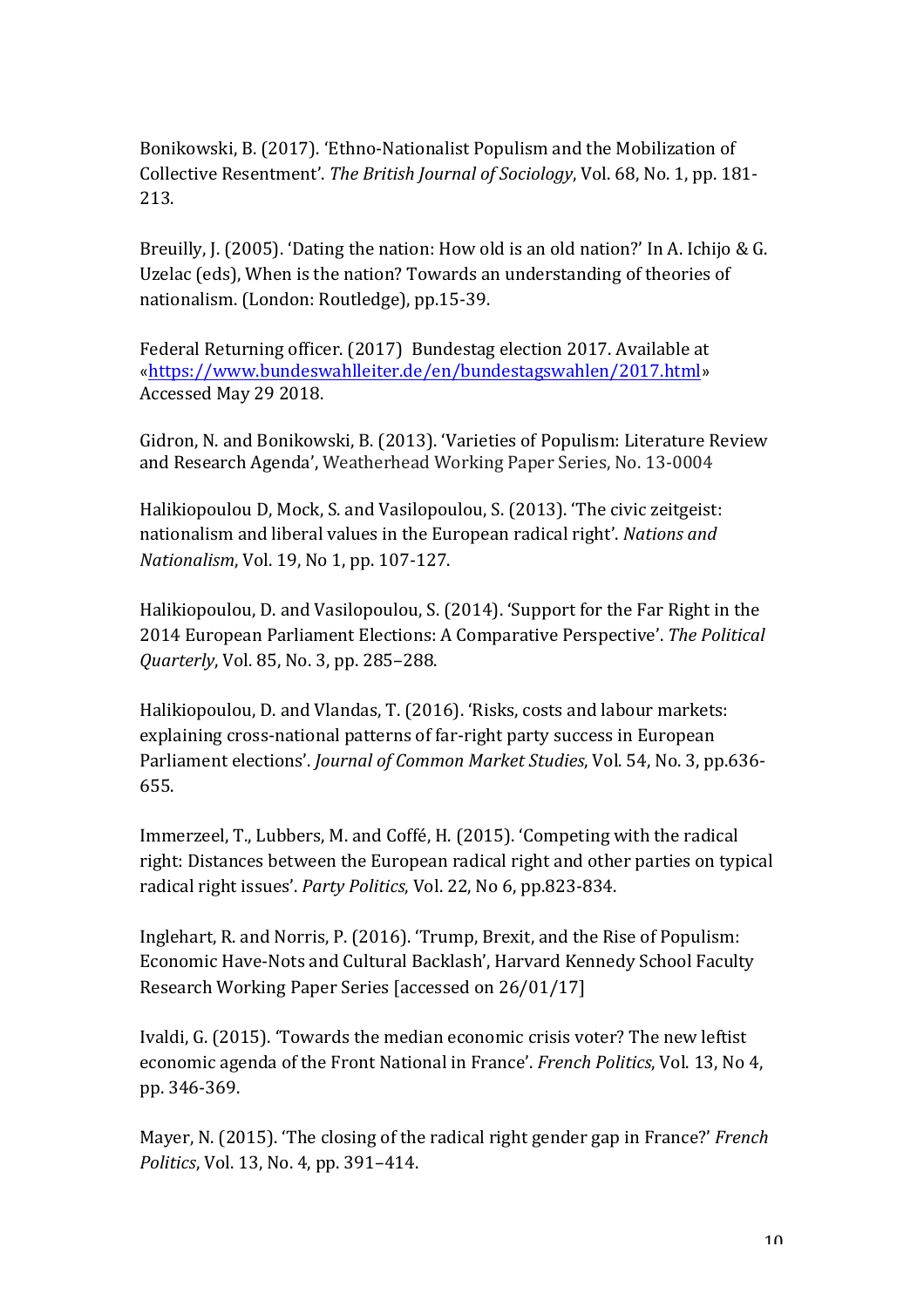Ministère de l'intérieur. (2018) Les résultats. Available at «http://www.interieur.gouv.fr/Elections/Les-resultats » Accessed May 29 2018

Mudde, C. (2004). 'The Populist Zeitgeist', *Government and Opposition*, Vol. 39, No. 4, pp. 542– 563.

Mudde, C. (2010). 'The Populist Radical Right: A Pathological Normalcy', *West European Politics*, Vol. 33, No. 6, pp. 1167-1186

Muis, J. and T. Immerzeel. (2017). 'Causes and consequences of the rise of populist radical right parties and movements in Europe', *Current Sociology* Vol. 65, No. 6, pp.  $909 - 930$ 

Norwegian Centre for Research Data. (2018). European Election Database. Available at

«http://eed.nsd.uib.no/webview/index.jsp?study=http://129.177.90.166:80/ob j/fStudy/ATEP2004\_Display&node=0&mode=cube&v=2&cube=http://129.177. 90.166:80/obj/fCube/ATEP2004\_Display\_C1&top=yes» Accessed 29 May 2018.

Pappas, T. S. (2016). 'The spectre haunting Europe: Distinguishing liberal democracy's challengers'. *Journal of Democracy*, Vol. 27, No. 4, pp. 22-36.

Pirro, A. L. P. (2014). 'Populist Radical Right Parties in Central and Eastern Europe: The Different Context and Issues of the Prophets of the Patria'. *Government and Opposition, Vol. 49, No. 4, pp. 599-628.* 

Rooduijn, M. (2014), 'Vox populismus: a populist radical right attitude among the public?'. *Nations and Nationalism.* Vol. 20, No. 1, pp. 80-92.

Rooduijn, M. (2017). 'What unites the voter bases of populist parties? Comparing the electorates of 15 populist parties'. *European Political Science Review*, pp. 1-18. doi:10.1017/S1755773917000145

Stockemer, D. and Amengay, A. (2015). 'The voters of the FN under Jean-Marie Le Pen and Marine Le Pen: Continuity or change?' *French Politics*, Vol. 13, No. 4, pp.370–390. doi:10.1057/fp.2015.16

Van Spanie, I. (2010). 'Contagious parties: Anti-immigrant parties and their impact on other parties' immigration stances in contemporary Western Europe.' *Party Politics, Vol.* 16, No. 5, pp. 563-586.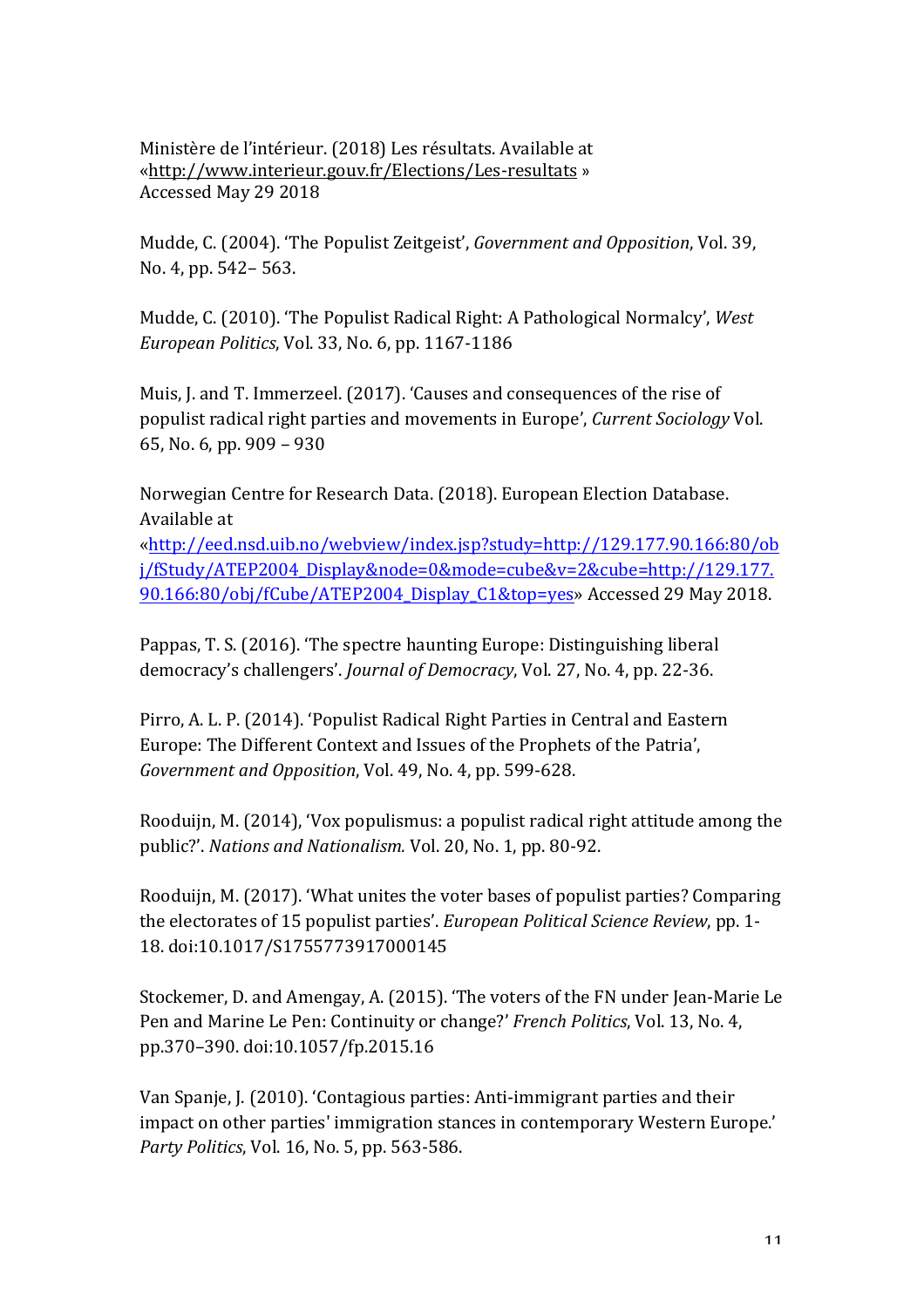#### **Tables and Figures**

Table 1: Far right party performance in 2017 elections across Europe

| Country | Party | <b>Votes Cast %</b><br>2017 | <b>Seats 2017</b> | <b>Previous</b><br><b>Election</b> vear | Votes cast %<br><b>Previous</b><br><b>Election Year</b> | <b>Seats Previous</b><br><b>Election Year</b> |
|---------|-------|-----------------------------|-------------------|-----------------------------------------|---------------------------------------------------------|-----------------------------------------------|
|         |       |                             |                   |                                         |                                                         |                                               |

Legislative elections

| <b>Netherlands</b>        | <b>PVV</b>                   | 13.1                          | 20 | 2012 | 10.08                        | 15 |
|---------------------------|------------------------------|-------------------------------|----|------|------------------------------|----|
| <b>Bulgaria</b>           | Patriotic Front <sup>1</sup> | 9.07                          | 27 | 2014 | 11.832                       | 30 |
| France                    | FN                           | 13.20 Round 1<br>8.75 Round 2 | 8  | 2012 | 13.26 Round 1<br>3.7 Round 2 |    |
| UK                        | <b>UKIP</b>                  | 1.8                           |    | 2015 | 12.6                         |    |
| <b>Norway</b>             | <b>Progress Party</b>        | 15.2                          | 27 | 2013 | 16.3                         | 29 |
| Germany                   | AfD                          | 12.6                          | 94 | 2013 | 4.7                          |    |
| Austria                   | FPÖ                          | 26.0                          | 51 | 2013 | 20.51                        | 40 |
| <b>Czech Republic SPD</b> |                              | 10.64                         | 22 | 2013 | ٠                            | ۰  |

**Presidential elections**

 

| France | FN | 242D<br>21.3 Round 1<br>$\sqrt{ }$<br>22 Q D<br>' Round 2<br>JJ.J | N/A | 2012 | 179 Round 1<br>N/A Round 2 | N/A |
|--------|----|-------------------------------------------------------------------|-----|------|----------------------------|-----|

 $1$  A nationalist alliance between the National Front for the Salvation for Bulgaria, ATTAKA and the National Movement (IMRO-BNM). <sup>2</sup> This result includes ATTAKA, which ran separately during the 2014 election and obtained 4.53% of the votes cast and 11 seats; and the Patriotic Front, which obtained 7.3% of the votes cast and 19 seats.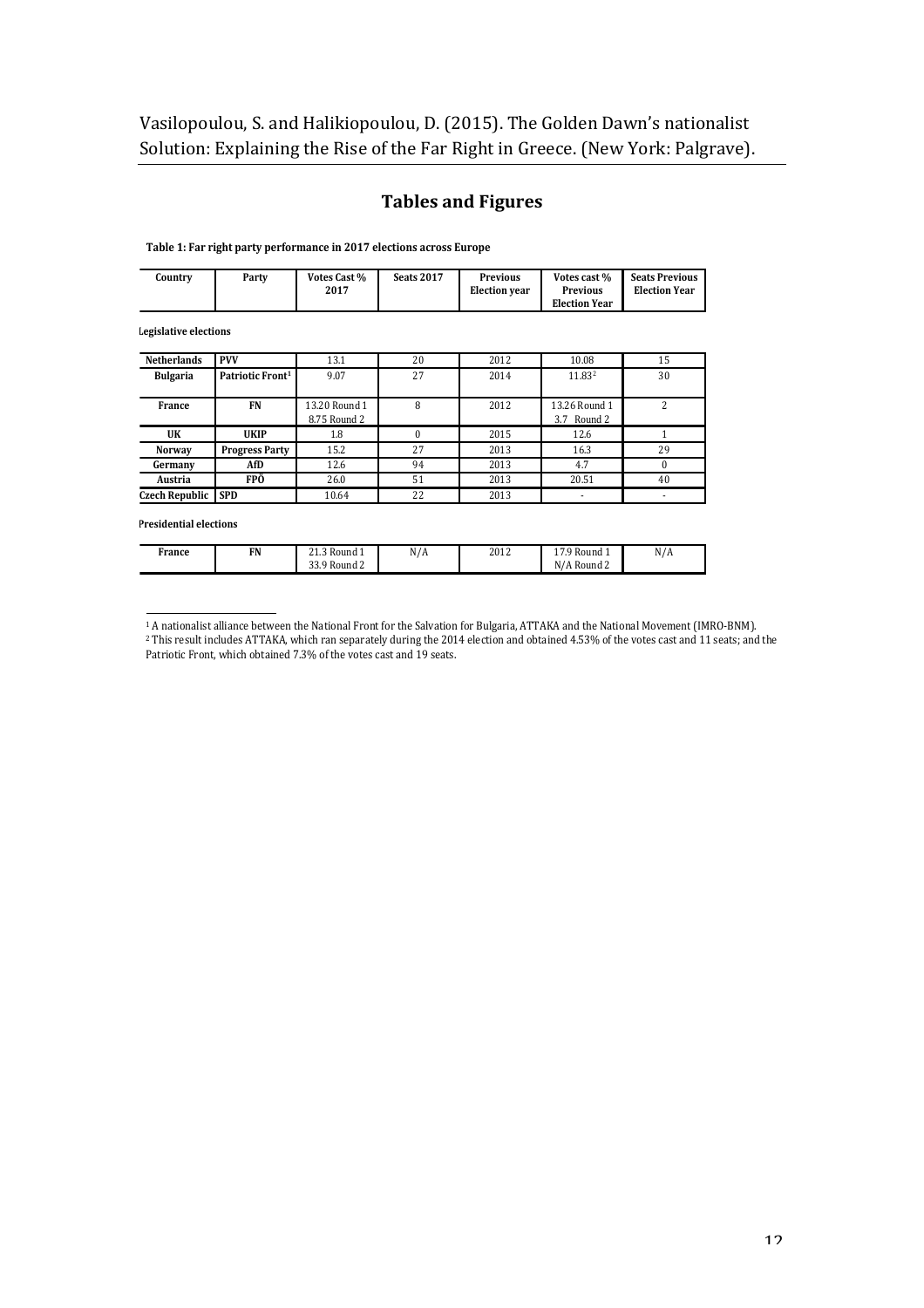Figure 1: Average Far right vote 1960-2015



Source: Armingeon et al, 2017 Figure 2: FN Performance- French Legislative Elections 1993-2017 **(% Votes Cast)**



Source: Ministère de l'intérieur, 2018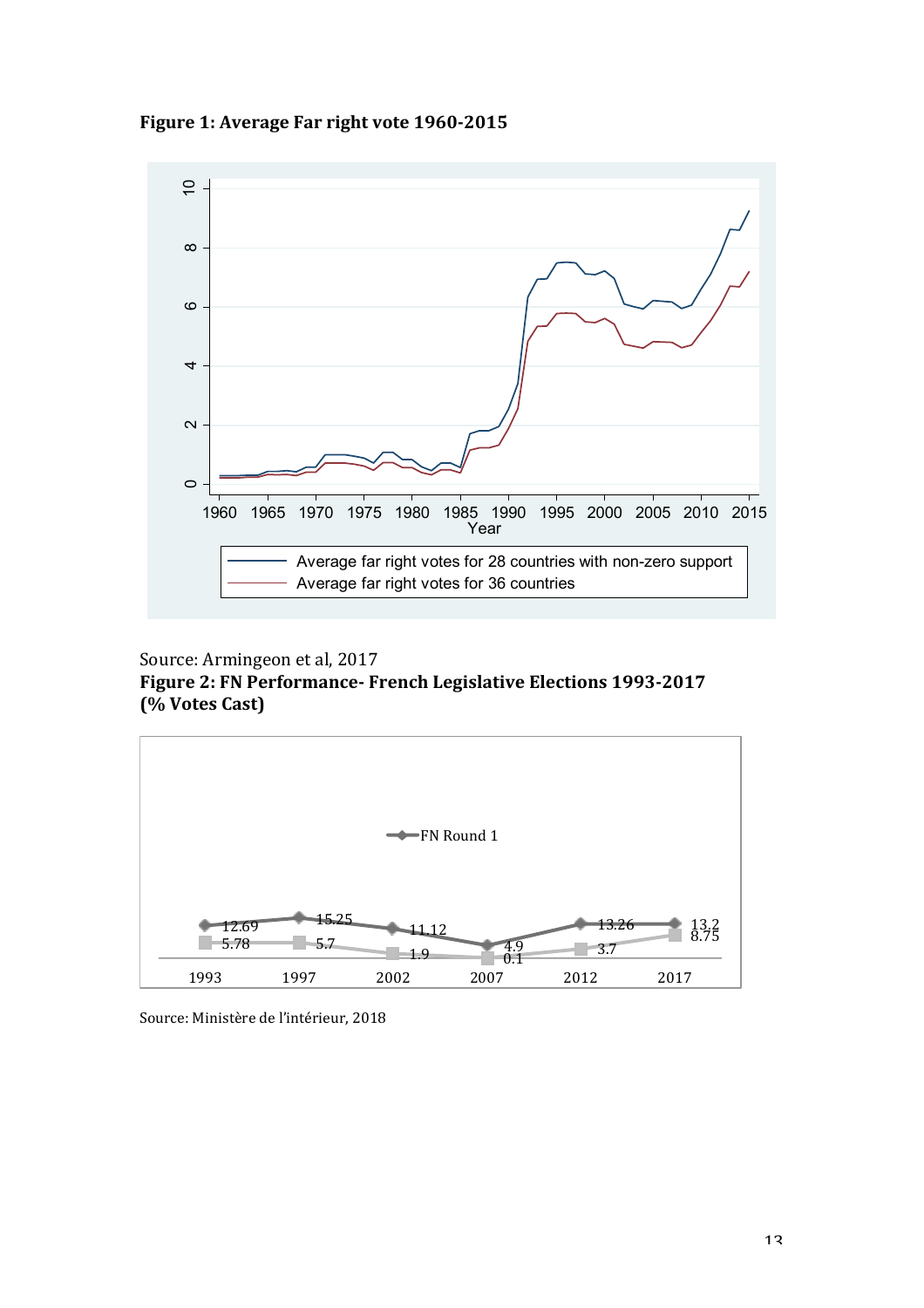#### Figure 3: FN Performance- Presidential Elections 1995-2017 **(% Votes Cast)**



Source: Ministère de l'intérieur, 2018

#### Figure 4: Far right party performance (LPF and PVV) in Dutch legislative **elections 2002-2017 (% Votes cast)**



Source: European Election Database, 2018